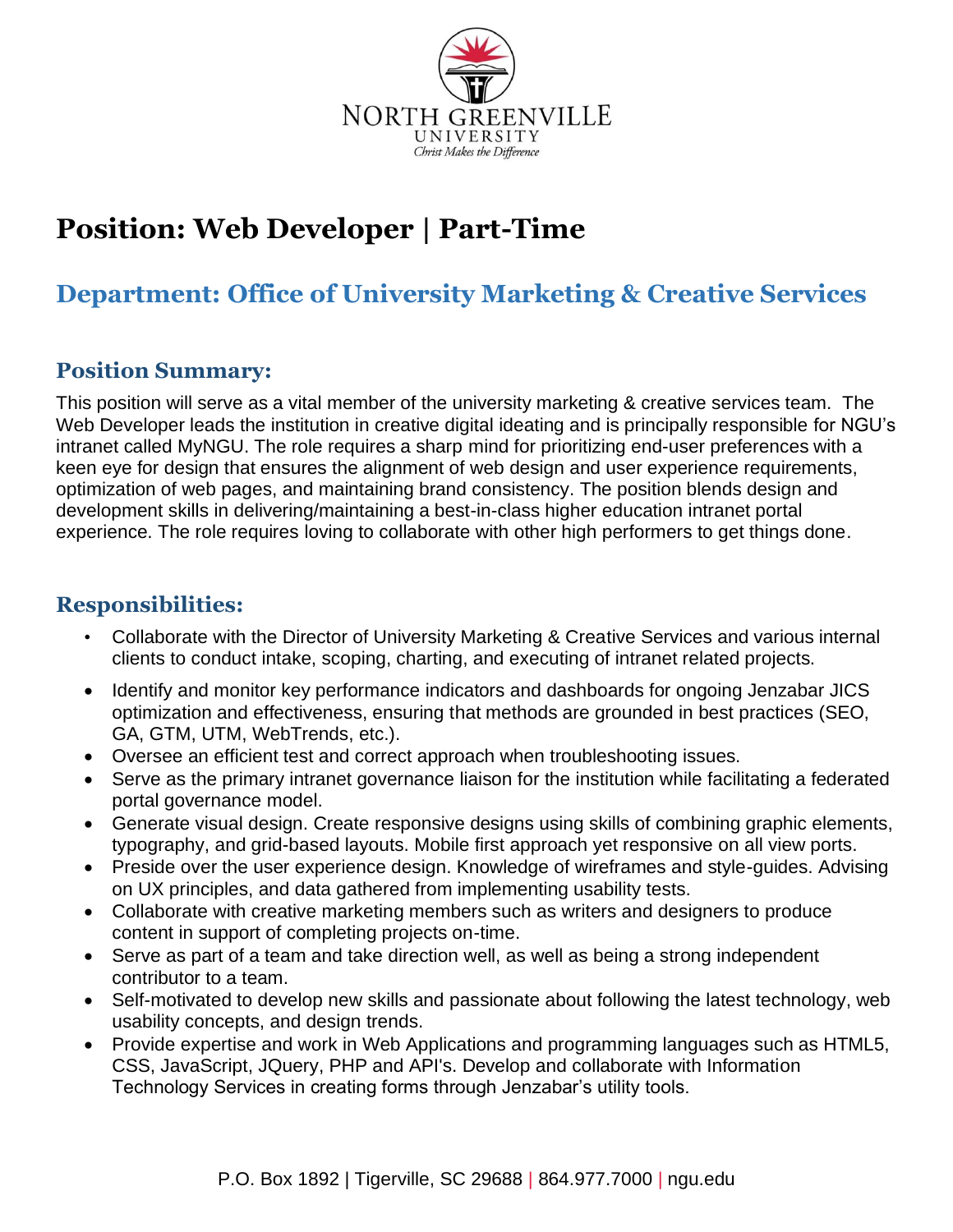

• Communication – Clearly articulating your choices and understanding of the project when presenting your work to colleagues. You take direction and criticism well, and are willing to work in a collaborative environment, yet take initiative when working on your own projects.

# **Qualifications:**

- Bachelor's degree in graphic/web design, computer science or a related field.
- 2-3 years of experience in marketing operations with SEO and web developer subject matter expertise.
- Confident in slicing up complex design files to create responsive interface files.
- Strong understanding of UI, cross-browser compatibility, general web functions and standards.
- Understanding of what it is like to work at a university and can comfortably interface with students, staff, faculty, and administration.
- Understanding of how responsive website development effects the user-interface of a site and have worked with solutions to implement.
- Demonstrate a feel for good user experience and can extrapolate flat design files into user interfaces that make sense for end-users.
- Experience with modern UX/UI design tools such as Figma, Balsamiq, FluidUI or similar.
- Familiarity with CSS pre-processors (SASS/LESS) and understand the benefits of working with them.
- Understand the CSS box-model and how the various positioning properties are applied to build a complex layout.
- Familiar and hands-on experience with PHP/WordPress and have implemented sites using WordPress.
- Exemplary technical skills and proven mastery of JavaScript, JQuery, HTML, HTML5, CSS, CSS3, Web Programming Skills, E-Commerce, Cross-browser compatibility, Web User Interface Design (UI), Security Principles, Object-Oriented Design, Web Services (REST/SOAP), Multimedia Content Development, API's
- Willingness to acquire additional technical skillsets to meet the needs of new and expanding strategic initiatives. Exhibit a never-ending desire to learn how things work.
- Supports NGU's mission, core values, and commitment to a Christian lifestyle and character in keeping with biblical models.
- Active in a biblically faithful, evangelical church, preferably one affiliated with the Southern Baptist Convention.
- Awareness of and appreciation for the work of the Southern Baptist Convention and Baptist state conventions.